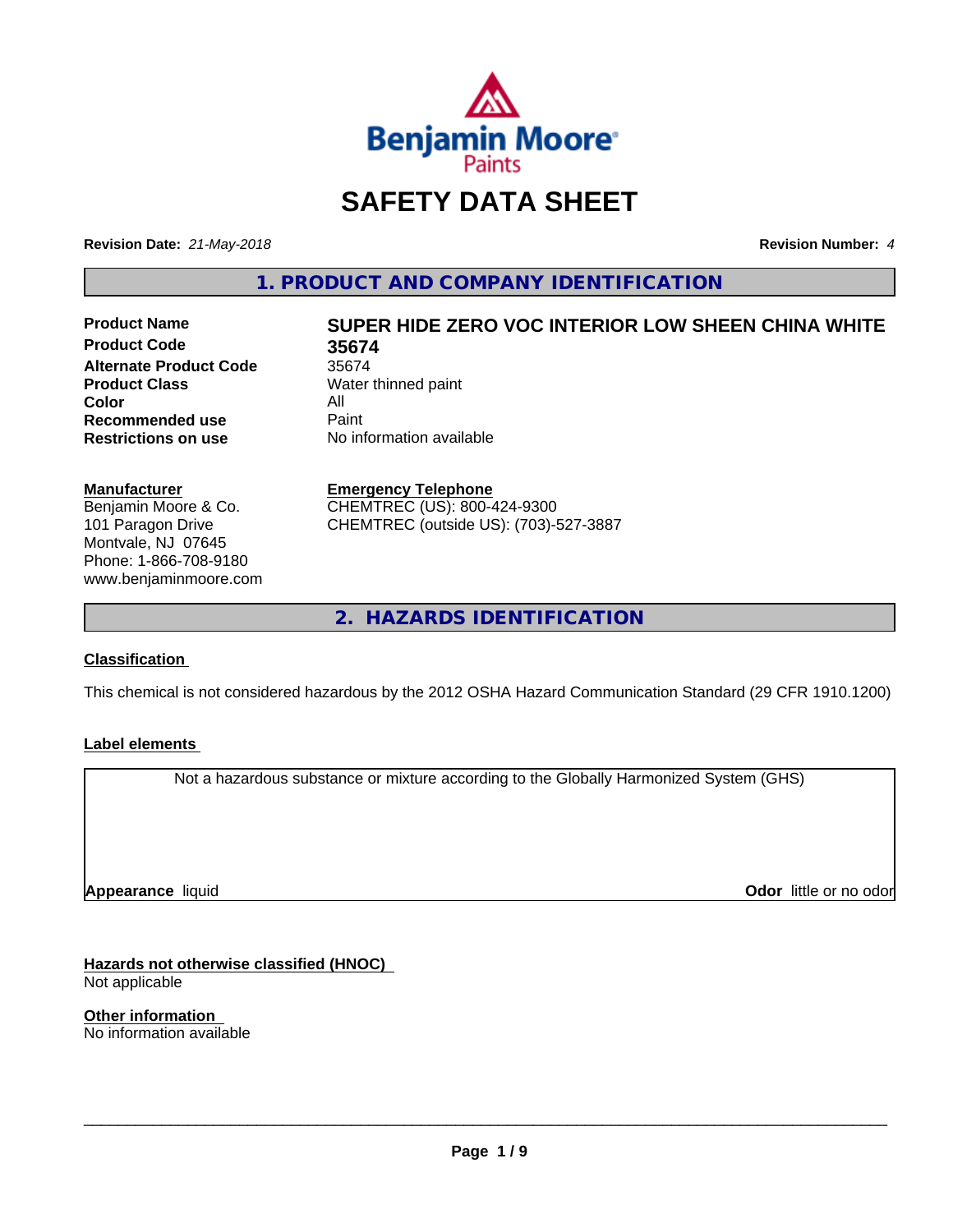# **3. COMPOSITION INFORMATION ON COMPONENTS**

\_\_\_\_\_\_\_\_\_\_\_\_\_\_\_\_\_\_\_\_\_\_\_\_\_\_\_\_\_\_\_\_\_\_\_\_\_\_\_\_\_\_\_\_\_\_\_\_\_\_\_\_\_\_\_\_\_\_\_\_\_\_\_\_\_\_\_\_\_\_\_\_\_\_\_\_\_\_\_\_\_\_\_\_\_\_\_\_\_\_\_\_\_

| <b>Chemical name</b> | <b>CAS No.</b> | Weight-% |
|----------------------|----------------|----------|
| Titanium dioxide     | 13463-67-7     | ر ا      |
| Barium sulfate       | 7727-43-7      |          |
| Limestone            | 1317-65-3      |          |
| Kaolin, calcined     | 92704-41-1     |          |
| Silica, amorphous    | 7631-86-9      |          |
| Ammonia              | 7664-41-7      | 0.5      |

|                                                  | 4. FIRST AID MEASURES                                                                                    |
|--------------------------------------------------|----------------------------------------------------------------------------------------------------------|
| <b>General Advice</b>                            | No hazards which require special first aid measures.                                                     |
| <b>Eye Contact</b>                               | Rinse thoroughly with plenty of water for at least 15 minutes and consult a<br>physician.                |
| <b>Skin Contact</b>                              | Wash off immediately with soap and plenty of water while removing all<br>contaminated clothes and shoes. |
| <b>Inhalation</b>                                | Move to fresh air. If symptoms persist, call a physician.                                                |
| Ingestion                                        | Clean mouth with water and afterwards drink plenty of water. Consult a physician<br>if necessary.        |
| <b>Most Important</b><br><b>Symptoms/Effects</b> | None known.                                                                                              |
| <b>Notes To Physician</b>                        | Treat symptomatically.                                                                                   |

**5. FIRE-FIGHTING MEASURES**

| Use extinguishing measures that are appropriate to local<br>circumstances and the surrounding environment.                                   |
|----------------------------------------------------------------------------------------------------------------------------------------------|
| As in any fire, wear self-contained breathing apparatus<br>pressure-demand, MSHA/NIOSH (approved or equivalent)<br>and full protective gear. |
| Closed containers may rupture if exposed to fire or<br>extreme heat.                                                                         |
| No.                                                                                                                                          |
| No.                                                                                                                                          |
| Not applicable<br>Not applicable<br>Not applicable                                                                                           |
|                                                                                                                                              |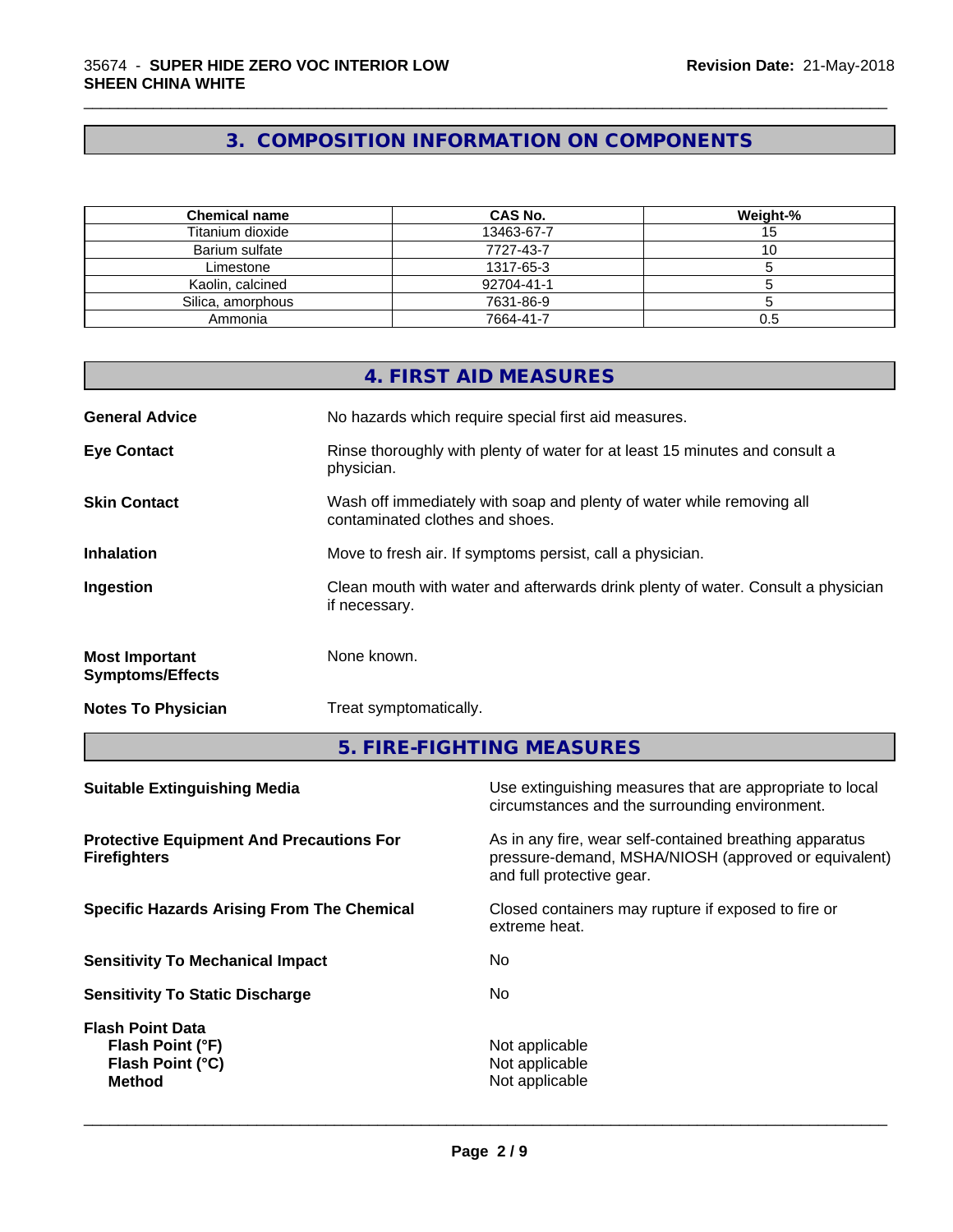#### **Flammability Limits In Air**

**Lower flammability limit:**<br>
Upper flammability limit:<br>
Upper flammability limit:<br>
Not applicable **Upper flammability limit:** 

\_\_\_\_\_\_\_\_\_\_\_\_\_\_\_\_\_\_\_\_\_\_\_\_\_\_\_\_\_\_\_\_\_\_\_\_\_\_\_\_\_\_\_\_\_\_\_\_\_\_\_\_\_\_\_\_\_\_\_\_\_\_\_\_\_\_\_\_\_\_\_\_\_\_\_\_\_\_\_\_\_\_\_\_\_\_\_\_\_\_\_\_\_

**NFPA Health:** 1 **Flammability:** 0 **Instability:** 0 **Special:** Not Applicable

#### **NFPA Legend**

- 0 Not Hazardous
- 1 Slightly
- 2 Moderate
- 3 High
- 4 Severe

*The ratings assigned are only suggested ratings, the contractor/employer has ultimate responsibilities for NFPA ratings where this system is used.*

*Additional information regarding the NFPA rating system is available from the National Fire Protection Agency (NFPA) at www.nfpa.org.*

# **6. ACCIDENTAL RELEASE MEASURES**

| <b>Personal Precautions</b>      | Avoid contact with skin, eyes and clothing. Ensure adequate ventilation.                                                                                                         |  |  |
|----------------------------------|----------------------------------------------------------------------------------------------------------------------------------------------------------------------------------|--|--|
| <b>Other Information</b>         | Prevent further leakage or spillage if safe to do so.                                                                                                                            |  |  |
| <b>Environmental precautions</b> | See Section 12 for additional Ecological Information.                                                                                                                            |  |  |
| <b>Methods For Clean-Up</b>      | Soak up with inert absorbent material. Sweep up and shovel into suitable<br>containers for disposal.                                                                             |  |  |
|                                  | 7. HANDLING AND STORAGE                                                                                                                                                          |  |  |
| Handling                         | Avoid contact with skin, eyes and clothing. Avoid breathing vapors, spray mists or<br>sanding dust. In case of insufficient ventilation, wear suitable respiratory<br>equipment. |  |  |
| <b>Storage</b>                   | Keep container tightly closed. Keep out of the reach of children.                                                                                                                |  |  |
| <b>Incompatible Materials</b>    | No information available                                                                                                                                                         |  |  |
|                                  |                                                                                                                                                                                  |  |  |

**8. EXPOSURE CONTROLS/PERSONAL PROTECTION**

# **Exposure Limits**

| <b>Chemical name</b> | <b>ACGIH TLV</b>          | <b>OSHA PEL</b>            |
|----------------------|---------------------------|----------------------------|
| Titanium dioxide     | 10 mg/m $3$ - TWA         | 15 mg/m $3$ - TWA          |
| Barium sulfate       | 5 mg/m <sup>3</sup> - TWA | 15 mg/m <sup>3</sup> - TWA |
|                      |                           | $5 \text{ mg/m}^3$ - TWA   |
| Limestone            | N/E                       | 15 mg/m <sup>3</sup> - TWA |
|                      |                           | $5 \text{ mg/m}^3$ - TWA   |
| Silica, amorphous    | N/E                       | 20 mppcf - TWA             |
|                      |                           |                            |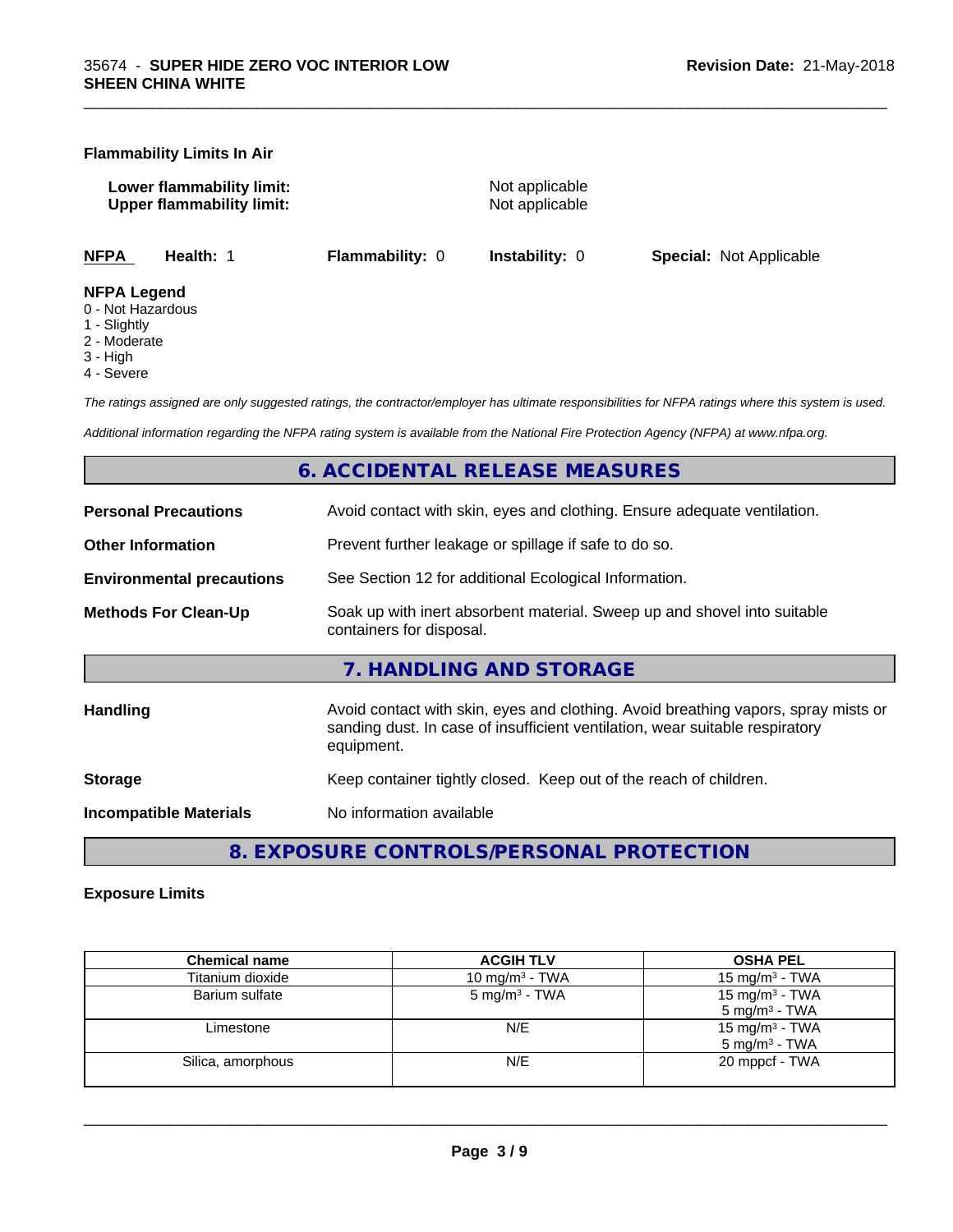| าบทเล<br><b>1111</b> | TWA<br>つに<br>ppm ر<br>້               | $ \sim$<br>ת ר<br>vv <i>r</i> |
|----------------------|---------------------------------------|-------------------------------|
|                      | $\sim$ $ -$<br>つに<br>. nnm<br>◡<br>-- | $\sim$<br>ື                   |

\_\_\_\_\_\_\_\_\_\_\_\_\_\_\_\_\_\_\_\_\_\_\_\_\_\_\_\_\_\_\_\_\_\_\_\_\_\_\_\_\_\_\_\_\_\_\_\_\_\_\_\_\_\_\_\_\_\_\_\_\_\_\_\_\_\_\_\_\_\_\_\_\_\_\_\_\_\_\_\_\_\_\_\_\_\_\_\_\_\_\_\_\_

#### **Legend**

ACGIH - American Conference of Governmental Industrial Hygienists Exposure Limits OSHA - Occupational Safety & Health Administration Exposure Limits N/E - Not Established

| <b>Engineering Measures</b>          | Ensure adequate ventilation, especially in confined areas.                                                                          |  |  |
|--------------------------------------|-------------------------------------------------------------------------------------------------------------------------------------|--|--|
| <b>Personal Protective Equipment</b> |                                                                                                                                     |  |  |
| <b>Eye/Face Protection</b>           | Safety glasses with side-shields.                                                                                                   |  |  |
| <b>Skin Protection</b>               | Protective gloves and impervious clothing.                                                                                          |  |  |
| <b>Respiratory Protection</b>        | In case of insufficient ventilation wear suitable respiratory equipment.                                                            |  |  |
| <b>Hygiene Measures</b>              | Avoid contact with skin, eyes and clothing. Remove and wash contaminated<br>clothing before re-use. Wash thoroughly after handling. |  |  |

# **9. PHYSICAL AND CHEMICAL PROPERTIES**

**Appearance** liquid **Odor Odor** little or no odor<br> **Odor Threshold Containery of the Containery of the Containery of the Containery of the Containery of the Contain Density (lbs/gal)** 10.6 - 11.0 **Specific Gravity** 1.27 - 1.33 **pH pH**  $\blacksquare$ **Viscosity (cps)** No information available **Solubility(ies)** No information available in the solution of the solution of the solution available in the solution of the solution of the solution of the solution of the solution of the solution of the solution of the so **Water solubility** No information available **Evaporation Rate** Note 2008 and 2009 No information available **Vapor pressure @20 °C (kPa)** No information available **Vapor density Vapor** density **Wt. % Solids** 45 - 55 **Vol. % Solids** 30 - 40<br> **Wt. % Volatiles** 30 - 45 Wt. % Volatiles **Vol. % Volatiles** 60 - 70 **VOC Regulatory Limit (g/L)** < 5 **Boiling Point (°F)** 212 **Boiling Point (°C)** 100 **Freezing Point (°F)** 32 **Freezing Point (°C)** 0 **Flash Point (°F)**<br> **Flash Point (°C)**<br> **Flash Point (°C)**<br> **Not** applicable<br>
Not applicable **Flash Point (°C) Method** Not applicable **Flammability (solid, gas)**<br> **Commability limit:**<br>
Upper flammability limit:<br>
Not applicable **Upper flammability limit:**<br> **Lower flammability limit:**<br>
Not applicable<br>
Not applicable **Lower flammability limit: Autoignition Temperature (°F)**<br> **Autoignition Temperature (°C)** No information available **Autoignition Temperature (°C) Decomposition Temperature (°F)** No information available **Decomposition Temperature (°C)**<br> **Partition coefficient**<br> **Partition coefficient**<br> **No** information available

**No information available No information available**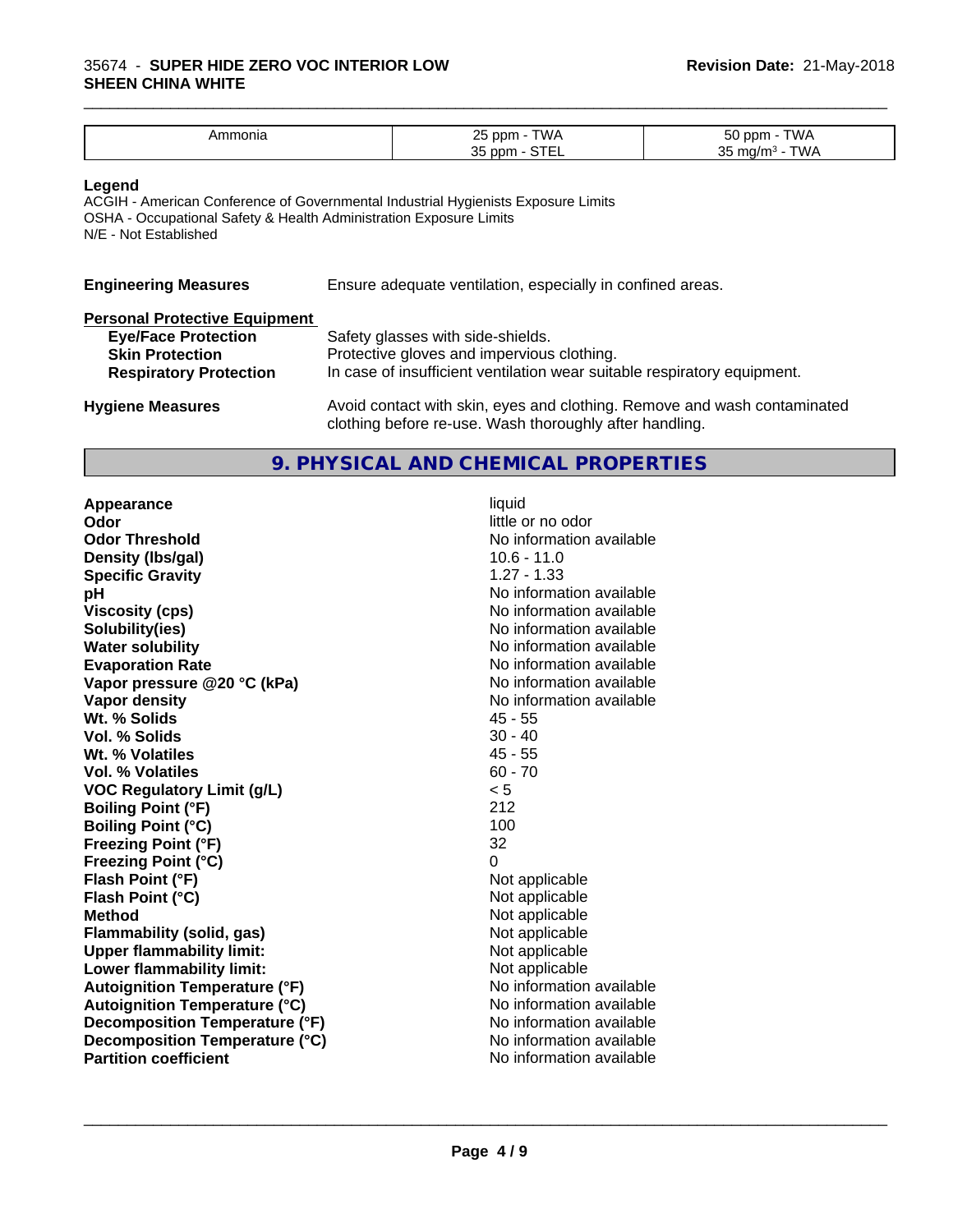|                                                                                                                                                                                                                                                                                                                     |                                                                                                                                                                                                                                                                                             | <b>10. STABILITY AND REACTIVITY</b>                                                                                             |
|---------------------------------------------------------------------------------------------------------------------------------------------------------------------------------------------------------------------------------------------------------------------------------------------------------------------|---------------------------------------------------------------------------------------------------------------------------------------------------------------------------------------------------------------------------------------------------------------------------------------------|---------------------------------------------------------------------------------------------------------------------------------|
| <b>Reactivity</b>                                                                                                                                                                                                                                                                                                   |                                                                                                                                                                                                                                                                                             | Not Applicable                                                                                                                  |
| <b>Chemical Stability</b>                                                                                                                                                                                                                                                                                           |                                                                                                                                                                                                                                                                                             | Stable under normal conditions.                                                                                                 |
| <b>Conditions to avoid</b>                                                                                                                                                                                                                                                                                          |                                                                                                                                                                                                                                                                                             | Prevent from freezing.                                                                                                          |
| <b>Incompatible Materials</b>                                                                                                                                                                                                                                                                                       |                                                                                                                                                                                                                                                                                             | No materials to be especially mentioned.                                                                                        |
| <b>Hazardous Decomposition Products</b>                                                                                                                                                                                                                                                                             |                                                                                                                                                                                                                                                                                             | None under normal use.                                                                                                          |
| Possibility of hazardous reactions                                                                                                                                                                                                                                                                                  |                                                                                                                                                                                                                                                                                             | None under normal conditions of use.                                                                                            |
|                                                                                                                                                                                                                                                                                                                     |                                                                                                                                                                                                                                                                                             | 11. TOXICOLOGICAL INFORMATION                                                                                                   |
| <b>Product Information</b>                                                                                                                                                                                                                                                                                          |                                                                                                                                                                                                                                                                                             |                                                                                                                                 |
| Information on likely routes of exposure                                                                                                                                                                                                                                                                            |                                                                                                                                                                                                                                                                                             |                                                                                                                                 |
| <b>Principal Routes of Exposure</b>                                                                                                                                                                                                                                                                                 |                                                                                                                                                                                                                                                                                             | Eye contact, skin contact and inhalation.                                                                                       |
| <b>Acute Toxicity</b>                                                                                                                                                                                                                                                                                               |                                                                                                                                                                                                                                                                                             |                                                                                                                                 |
| <b>Product Information</b>                                                                                                                                                                                                                                                                                          | No information available                                                                                                                                                                                                                                                                    |                                                                                                                                 |
| Symptoms related to the physical, chemical and toxicological characteristics                                                                                                                                                                                                                                        |                                                                                                                                                                                                                                                                                             |                                                                                                                                 |
| <b>Symptoms</b>                                                                                                                                                                                                                                                                                                     | No information available                                                                                                                                                                                                                                                                    |                                                                                                                                 |
|                                                                                                                                                                                                                                                                                                                     |                                                                                                                                                                                                                                                                                             | Delayed and immediate effects as well as chronic effects from short and long-term exposure                                      |
| Eye contact<br><b>Skin contact</b><br><b>Inhalation</b>                                                                                                                                                                                                                                                             | May cause slight irritation.<br>skin and cause irritation.                                                                                                                                                                                                                                  | Substance may cause slight skin irritation. Prolonged or repeated contact may dry<br>May cause irritation of respiratory tract. |
| Ingestion<br><b>Sensitization</b><br><b>Neurological Effects</b><br><b>Mutagenic Effects</b><br><b>Reproductive Effects</b><br><b>Developmental Effects</b><br><b>Target organ effects</b><br><b>STOT - single exposure</b><br><b>STOT - repeated exposure</b><br>Other adverse effects<br><b>Aspiration Hazard</b> | No information available<br>No information available<br>No information available.<br>No information available.<br>No information available.<br>No information available.<br>No information available.<br>No information available.<br>No information available.<br>No information available | Ingestion may cause gastrointestinal irritation, nausea, vomiting and diarrhea.                                                 |
| <b>Numerical measures of toxicity</b>                                                                                                                                                                                                                                                                               |                                                                                                                                                                                                                                                                                             |                                                                                                                                 |
|                                                                                                                                                                                                                                                                                                                     |                                                                                                                                                                                                                                                                                             |                                                                                                                                 |

\_\_\_\_\_\_\_\_\_\_\_\_\_\_\_\_\_\_\_\_\_\_\_\_\_\_\_\_\_\_\_\_\_\_\_\_\_\_\_\_\_\_\_\_\_\_\_\_\_\_\_\_\_\_\_\_\_\_\_\_\_\_\_\_\_\_\_\_\_\_\_\_\_\_\_\_\_\_\_\_\_\_\_\_\_\_\_\_\_\_\_\_\_

**The following values are calculated based on chapter 3.1 of the GHS document**

**ATEmix (oral)** 6060 mg/kg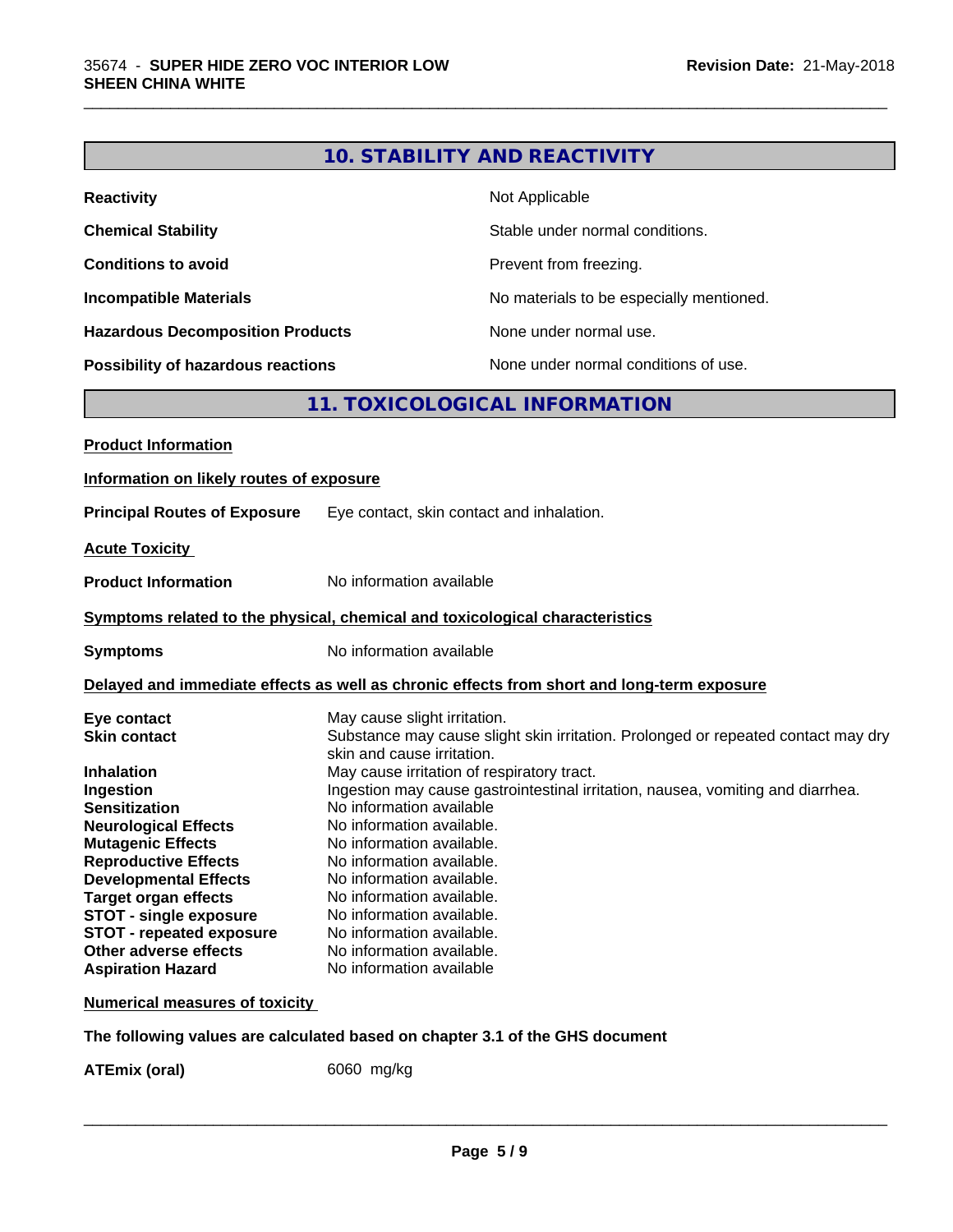| <b>ATEmix (dermal)</b>               | 91628     |
|--------------------------------------|-----------|
| <b>ATEmix (inhalation-dust/mist)</b> | 20.4 mg/L |

#### **Component Information**

Titanium dioxide LD50 Oral: > 10000 mg/kg (Rat) Barium sulfate LD50 Oral:  $> 5,000$  g/kg (Rat) vendor data Silica, amorphous LD50 Oral: > 5000 mg/kg (Rat) LD50 Dermal: 2,000 mg/kg (Rabbit) LC50 Inhalation (Dust): > 2 mg/L Ammonia LC50 Inhalation (Vapor): 2000 ppm (Rat, 4 hr.)

#### **Carcinogenicity**

*The information below indicateswhether each agency has listed any ingredient as a carcinogen:.*

| <b>Chemical name</b>   | <b>IARC</b>                   | <b>NTP</b> | <b>OSHA</b> |  |
|------------------------|-------------------------------|------------|-------------|--|
|                        | .<br>2Β<br>Possible<br>⊤Human |            | Listed      |  |
| `Titanium 、<br>dioxide | Carcinoɑen                    |            |             |  |

\_\_\_\_\_\_\_\_\_\_\_\_\_\_\_\_\_\_\_\_\_\_\_\_\_\_\_\_\_\_\_\_\_\_\_\_\_\_\_\_\_\_\_\_\_\_\_\_\_\_\_\_\_\_\_\_\_\_\_\_\_\_\_\_\_\_\_\_\_\_\_\_\_\_\_\_\_\_\_\_\_\_\_\_\_\_\_\_\_\_\_\_\_

• Although IARC has classified titanium dioxide as possibly carcinogenic to humans (2B), their summary concludes: "No significant exposure to titanium dioxide is thought to occur during the use of products in which titanium dioxide is bound to other materials, such as paint."

#### **Legend**

IARC - International Agency for Research on Cancer NTP - National Toxicity Program OSHA - Occupational Safety & Health Administration

**12. ECOLOGICAL INFORMATION**

# **Ecotoxicity Effects**

The environmental impact of this product has not been fully investigated.

#### **Product Information**

#### **Acute Toxicity to Fish**

No information available

#### **Acute Toxicity to Aquatic Invertebrates**

No information available

#### **Acute Toxicity to Aquatic Plants**

No information available

#### **Persistence / Degradability**

No information available.

#### **Bioaccumulation**

There is no data for this product.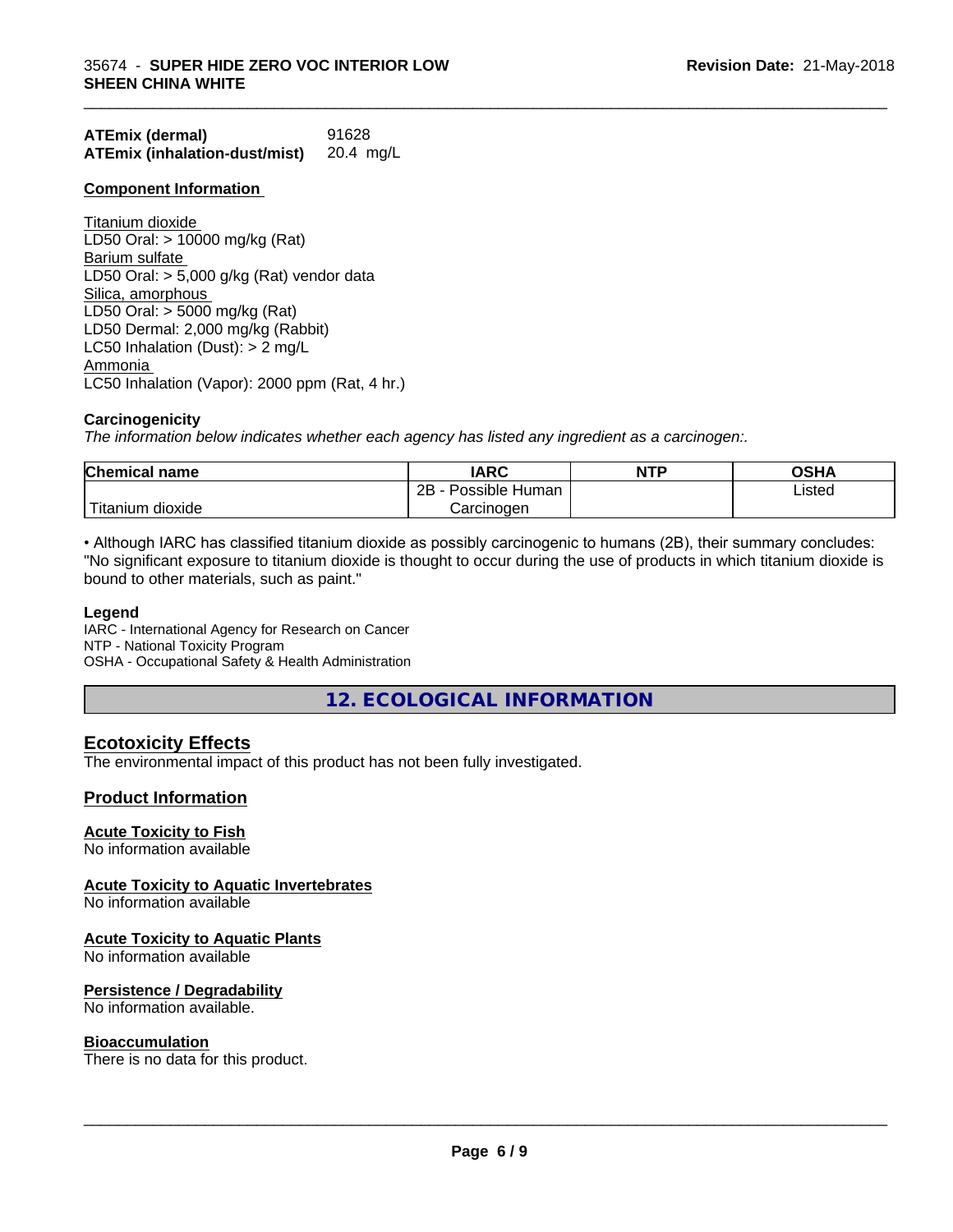#### **Mobility in Environmental Media**

No information available.

#### **Ozone**

No information available

#### **Component Information**

#### **Acute Toxicity to Fish**

Titanium dioxide  $\overline{\text{LC50:}}$  > 1000 mg/L (Fathead Minnow - 96 hr.)

#### **Acute Toxicity to Aquatic Invertebrates**

No information available

#### **Acute Toxicity to Aquatic Plants**

No information available

|                                                                                                                                                                            | 13. DISPOSAL CONSIDERATIONS                                                                                                                                                                                               |
|----------------------------------------------------------------------------------------------------------------------------------------------------------------------------|---------------------------------------------------------------------------------------------------------------------------------------------------------------------------------------------------------------------------|
| <b>Waste Disposal Method</b>                                                                                                                                               | Dispose of in accordance with federal, state, and local regulations. Local<br>requirements may vary, consult your sanitation department or state-designated<br>environmental protection agency for more disposal options. |
|                                                                                                                                                                            | 14. TRANSPORT INFORMATION                                                                                                                                                                                                 |
| <b>DOT</b>                                                                                                                                                                 | Not regulated                                                                                                                                                                                                             |
| <b>ICAO/IATA</b>                                                                                                                                                           | Not regulated                                                                                                                                                                                                             |
| <b>IMDG / IMO</b>                                                                                                                                                          | Not regulated                                                                                                                                                                                                             |
|                                                                                                                                                                            | <b>15. REGULATORY INFORMATION</b>                                                                                                                                                                                         |
| <b>International Inventories</b>                                                                                                                                           |                                                                                                                                                                                                                           |
| <b>TSCA: United States</b><br><b>DSL: Canada</b>                                                                                                                           | Yes - All components are listed or exempt.<br>Yes - All components are listed or exempt.                                                                                                                                  |
| <b>Federal Regulations</b>                                                                                                                                                 |                                                                                                                                                                                                                           |
| SARA 311/312 hazardous categorization<br>Acute health hazard<br><b>Chronic Health Hazard</b><br>Fire hazard<br>Sudden release of pressure hazard<br><b>Reactive Hazard</b> | No<br>No<br>No<br>No<br>No                                                                                                                                                                                                |
|                                                                                                                                                                            |                                                                                                                                                                                                                           |

\_\_\_\_\_\_\_\_\_\_\_\_\_\_\_\_\_\_\_\_\_\_\_\_\_\_\_\_\_\_\_\_\_\_\_\_\_\_\_\_\_\_\_\_\_\_\_\_\_\_\_\_\_\_\_\_\_\_\_\_\_\_\_\_\_\_\_\_\_\_\_\_\_\_\_\_\_\_\_\_\_\_\_\_\_\_\_\_\_\_\_\_\_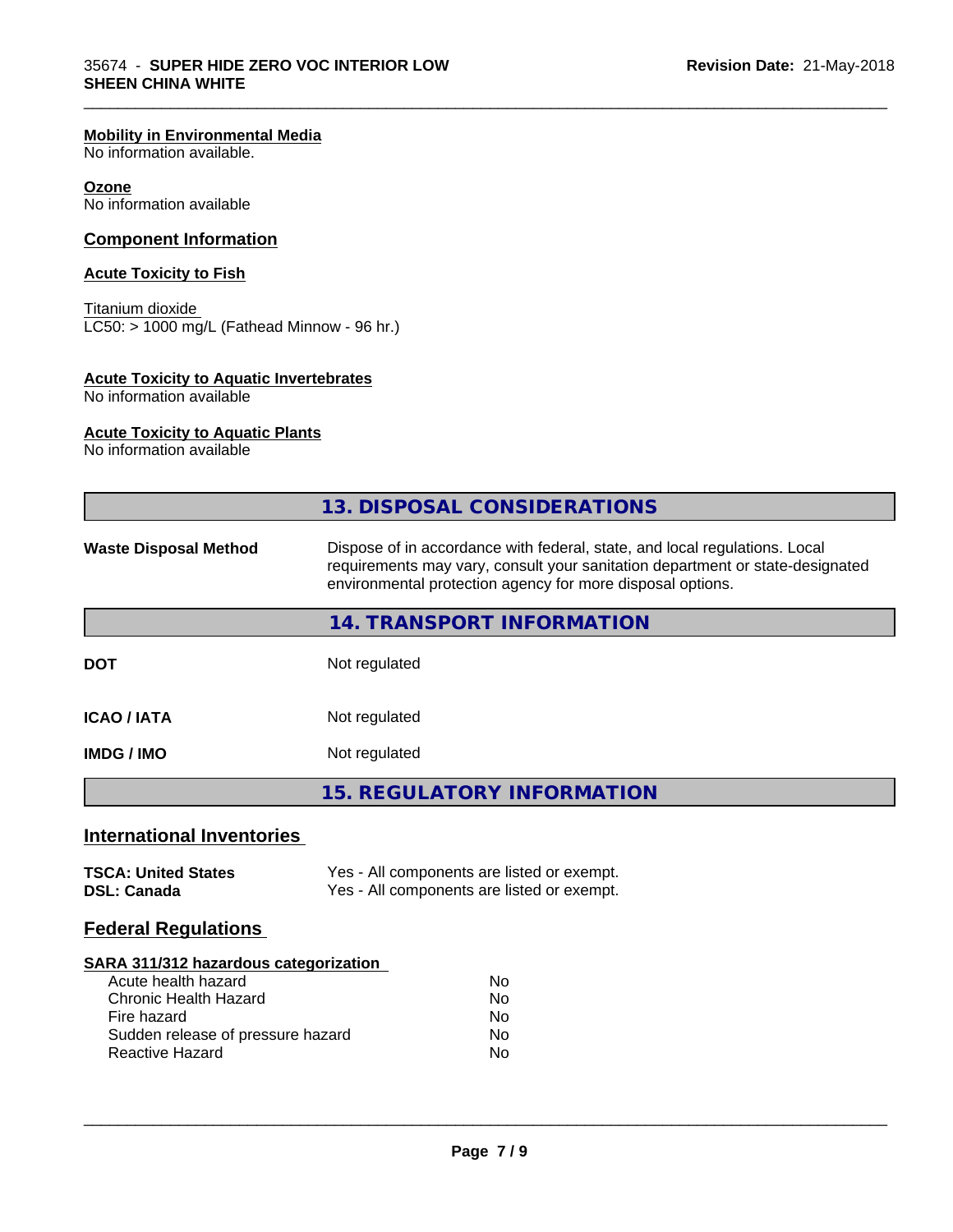#### **SARA 313**

Section 313 of Title III of the Superfund Amendments and Reauthorization Act of 1986 (SARA). This product contains a chemical or chemicals which are subject to the reporting requirements of the Act and Title 40 of the Code of Federal Regulations, Part 372:

| <b>Chemical name</b> | CAS No.   | Weight-% | <b>CERCLA/SARA 313</b>     |
|----------------------|-----------|----------|----------------------------|
|                      |           |          | (de minimis concentration) |
| Barium sulfate       | 7727-43-7 |          |                            |

\_\_\_\_\_\_\_\_\_\_\_\_\_\_\_\_\_\_\_\_\_\_\_\_\_\_\_\_\_\_\_\_\_\_\_\_\_\_\_\_\_\_\_\_\_\_\_\_\_\_\_\_\_\_\_\_\_\_\_\_\_\_\_\_\_\_\_\_\_\_\_\_\_\_\_\_\_\_\_\_\_\_\_\_\_\_\_\_\_\_\_\_\_

**Clean Air Act,Section 112 Hazardous Air Pollutants (HAPs) (see 40 CFR 61)** This product contains the following HAPs:

*None*

# **US State Regulations**

#### **California Proposition 65**

**A** WARNING: Cancer and Reproductive Harm– www.P65warnings.ca.gov

#### **State Right-to-Know**

| <b>Chemical name</b> | <b>Massachusetts</b> | <b>New Jersey</b> | Pennsylvania |
|----------------------|----------------------|-------------------|--------------|
| Titanium dioxide     |                      |                   |              |
| Barium sulfate       |                      |                   |              |
| Limestone            |                      |                   |              |
| Silica, amorphous    |                      |                   |              |

#### **Legend**

X - Listed

# **16. OTHER INFORMATION**

**HMIS** - **Health:** 1 **Flammability:** 0 **Reactivity:** 0 **PPE:** -

#### **HMIS Legend**

- 0 Minimal Hazard
- 1 Slight Hazard
- 2 Moderate Hazard
- 3 Serious Hazard
- 4 Severe Hazard
- \* Chronic Hazard

X - Consult your supervisor or S.O.P. for "Special" handling instructions.

*Note: The PPE rating has intentionally been left blank. Choose appropriate PPE that will protect employees from the hazards the material will present under the actual normal conditions of use.*

*Caution: HMISÒ ratings are based on a 0-4 rating scale, with 0 representing minimal hazards or risks, and 4 representing significant hazards or risks. Although HMISÒ ratings are not required on MSDSs under 29 CFR 1910.1200, the preparer, has chosen to provide them. HMISÒ ratings are to be used only in conjunction with a fully implemented HMISÒ program by workers who have received appropriate HMISÒ training. HMISÒ is a registered trade and service mark of the NPCA. HMISÒ materials may be purchased exclusively from J. J. Keller (800) 327-6868.*